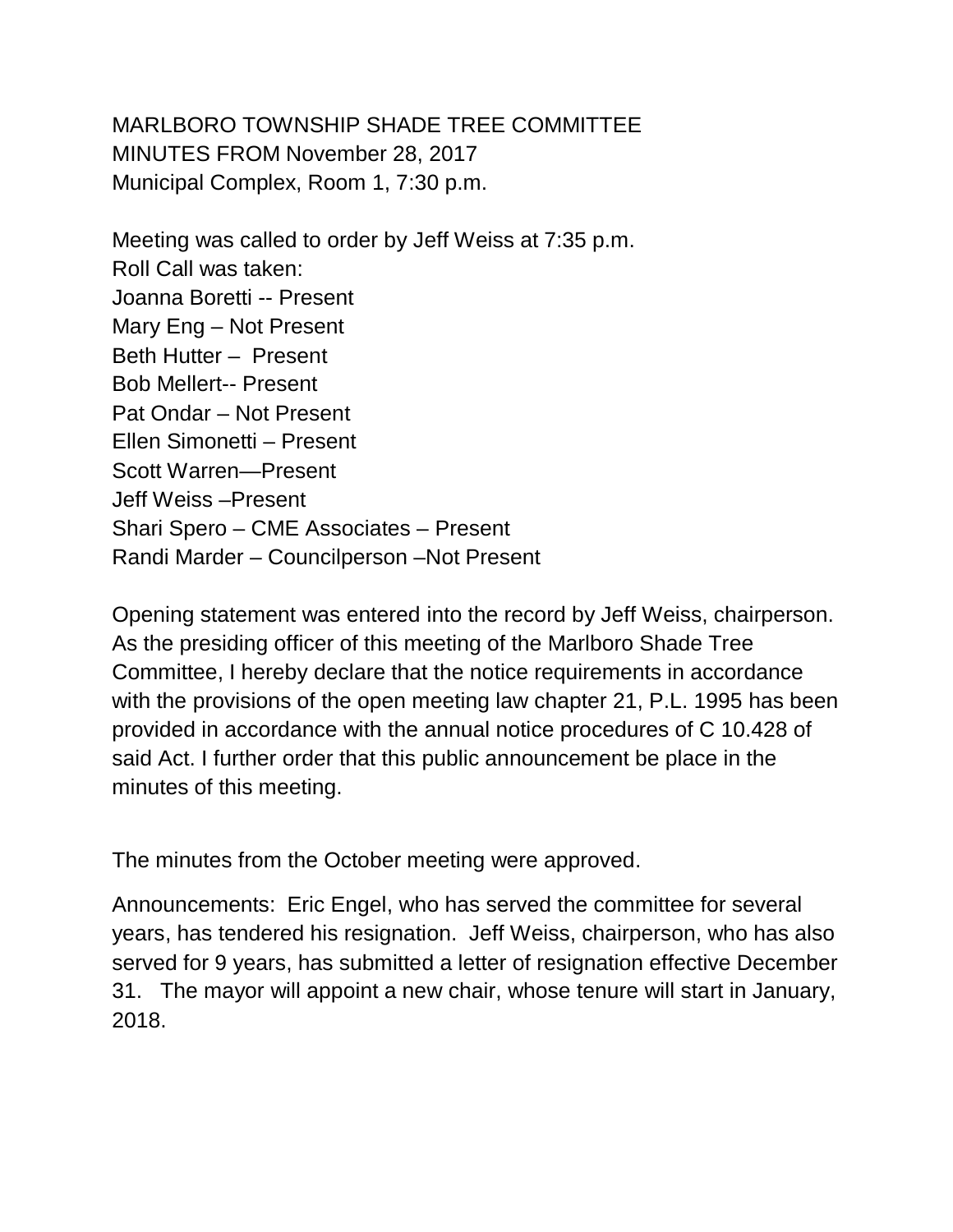Open items from the meeting:

• Five Year Forestry Plan. Shari Spero will continue to work on the final section of the report. Several committee members have already offered suggested changes to the first section. Upon completion and approval the information will be uploaded to the website and made available to township residents.

Shari also presented a map of the township on which is indicated the location of ash trees that will need to be either treated for Emerald Ash Borer or removed. She still has a few neighborhoods to investigate. Some of the ash trees are on township property, and DPW has expressed concern about the cost and effectiveness of treatment. More specific information regarding options is needed before a plan can be developed.

The STC budget is currently being developed for the next fiscal year

• Community Garden. 1. Ellen Simonetti reported that construction of phase three of the garden has begun and is expected to be completed by week's end. Soil, lumber, and shredded leaves have been delivered to the garden, and the contractor has already begun work. When finished, there will be 106 garden plots, of which 30 are currently still available. Jeff Weiss will ask the township to send an email invitation to township residents to apply for these open plots. 2. Permission has been obtained to remove several weedy trees on the adjacent fire house property. One additional document is needed before the work can begin. 3. A handicapped-accessible path from the parking area to the main gate has been requested and is scheduled to be implemented in early spring. A drainage problem at the far end of the parking lot may be addressed at the same time.